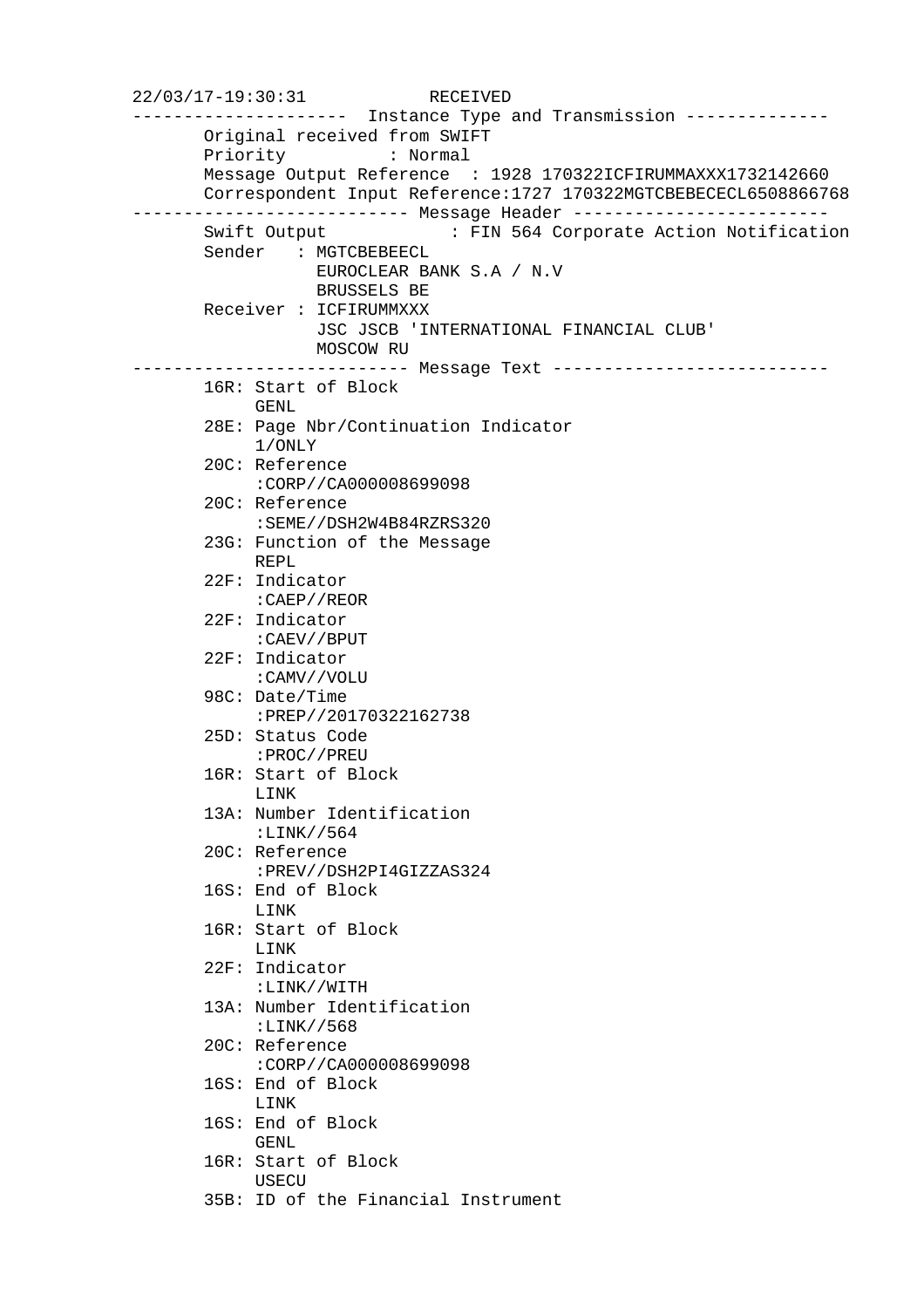```
 ISIN XS1533922933 
     //POLYUS GOLD INT REGS 5.2500 07/02 
     /23 USD 
16R: Start of Block 
     ACCTINFO 
97A: Account 
     :SAFE//47637 
16S: End of Block 
     ACCTINFO 
16S: End of Block 
     USECU 
16R: Start of Block 
     CADETL 
69J: Period 
     :BLOK//UKWN 
17B: Flag 
     :CERT//N 
22F: Indicator 
     :DITY//ONGO 
16S: End of Block 
     CADETL 
16R: Start of Block 
     CAOPTN 
13A: Number Identification 
     :CAON//001 
22F: Indicator 
     :CAOP//CASH 
11A: Currency 
     :OPTN// 
     Currency : USD (US DOLLAR) 
17B: Flag 
     :DFLT//N 
98A: Date/Time 
     :MKDT//20221230 
98C: Date/Time 
     :RDDT//20221230090000 
69A: Period 
     :PWAL//20170608/20221230 
16R: Start of Block 
     SECMOVE 
22H: Indicator 
     :CRDB//DEBT 
35B: ID of the Financial Instrument 
     ISIN XS1533922933 
     //POLYUS GOLD INT REGS 5.2500 07/02 
     /23 USD 
16R: Start of Block 
     FIA 
12A: Type of Financial Instrument 
     :CLAS/ECLR/NOTE 
11A: Currency 
     :DENO// 
    Currency : USD (US DOLLAR)
98A: Date/Time 
     :MATU//20230207 
36B: Quantity of Financial Instrument 
     :MIEX//FAMT/
```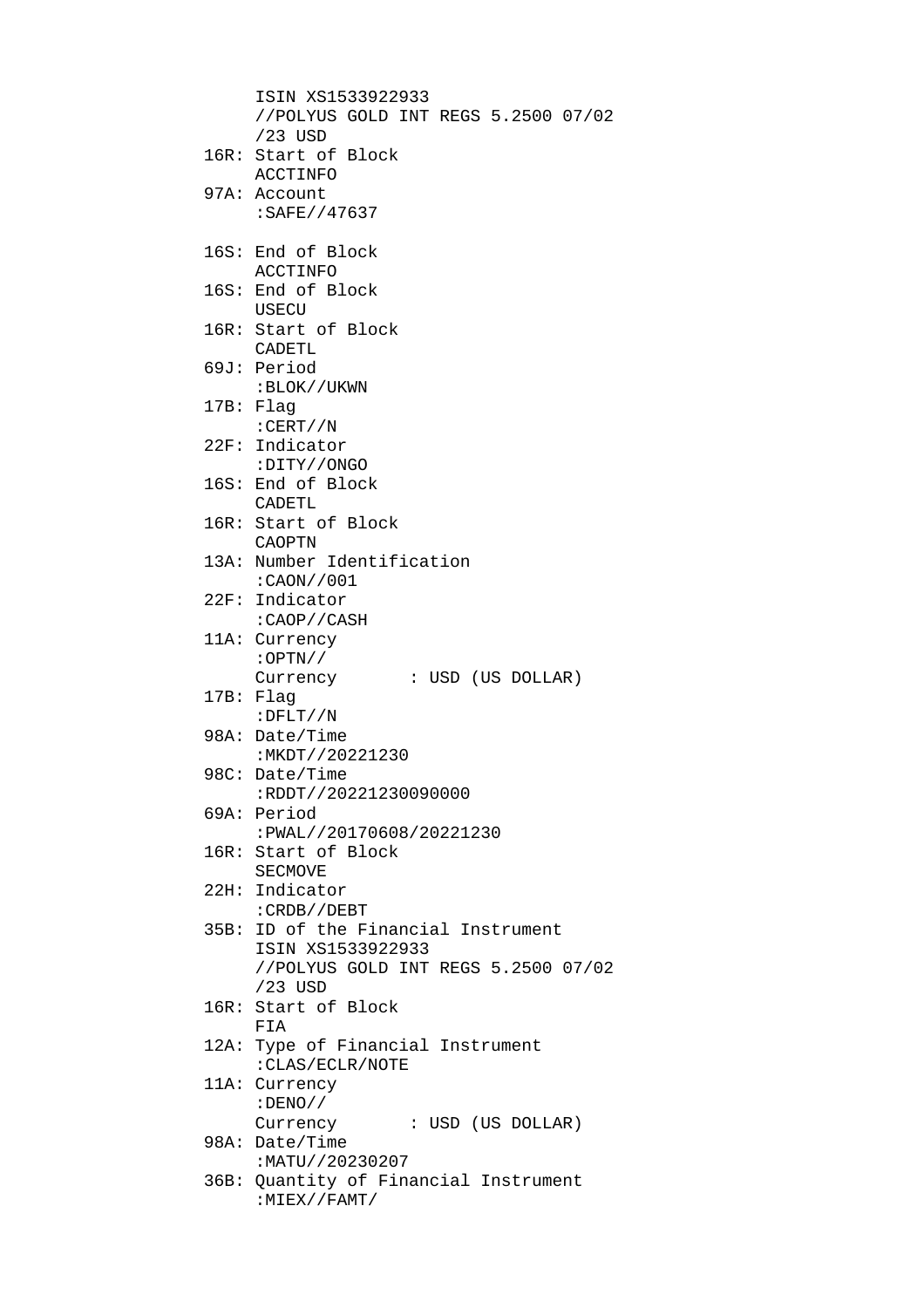| $\ddot{\cdot}$<br>Amount<br>#200000,#      |
|--------------------------------------------|
| 36B: Quantity of Financial Instrument      |
| $:$ MILT//FAMT/                            |
| #1000,#<br>Amount<br>$\ddot{\cdot}$        |
| 16S: End of Block                          |
| FTA                                        |
| 98B: Date/Time                             |
| :PAYD//UKWN                                |
| 16S: End of Block                          |
| SECMOVE                                    |
| 16R: Start of Block                        |
| CASHMOVE                                   |
| 22H: Indicator                             |
| : CRDB//CRED                               |
| $98B:$ Date/Time                           |
| : PAYD//UKWN                               |
| 98B: Date/Time                             |
| : VALU//UKWN                               |
| 92K: Rate                                  |
| :RATE//UKWN                                |
| 90E: Price                                 |
| :OFFR//UKWN                                |
| 16S: End of Block                          |
| CASHMOVE                                   |
| 70E: Narrative                             |
| :ADTX//NARC/VALUE DATE SUBJECT TO RECEIPT  |
| OF FUNDS.                                  |
|                                            |
| 16S: End of Block                          |
| CAOPTN                                     |
| 16R: Start of Block<br>CAOPTN              |
|                                            |
| 13A: Number Identification                 |
| :CAON//002                                 |
| 22F: Indicator                             |
| : CAOP / /NOAC<br>17B: Flag                |
| $:$ DFLT//Y                                |
| 98A: Date/Time                             |
| : MKDT//20221230                           |
| 98C: Date/Time                             |
| :RDDT//20221230090000                      |
| 69A: Period                                |
| :PWAL//20170608/20221230                   |
| 36B: Quantity of Financial Instrument      |
| $:$ MIEX / / FAMT /                        |
| Amount<br>#200000,#                        |
| 36B: Quantity of Financial Instrument      |
| $:$ MILT//FAMT/                            |
| Amount<br>#1000,#<br>$\ddot{\cdot}$        |
| 16S: End of Block                          |
| CAOPTN                                     |
| 16R: Start of Block                        |
| ADDINFO                                    |
| 70E: Narrative                             |
| :ADTX//CAED/PUT OPTION AT ANY TIME AT ERA. |
| 70E: Narrative                             |
| : PACO//CORPORATE ACTIONS                  |
| BONDS OPTIONS: 4245                        |
|                                            |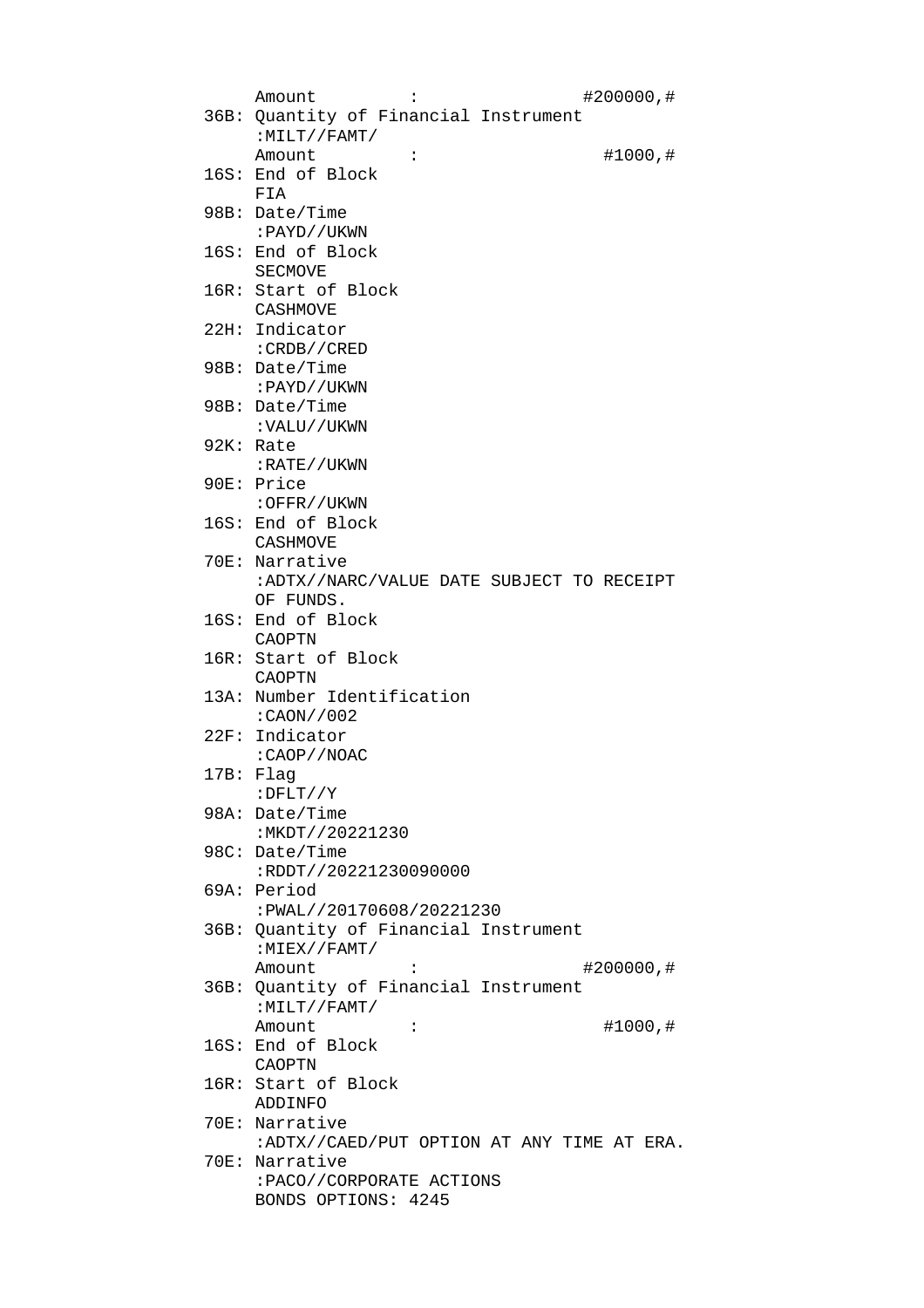16S: End of Block ADDINFO --------------------------- Message Trailer ------------------------ {CHK:B57741DEF3C7} PKI Signature: MAC-Equivalent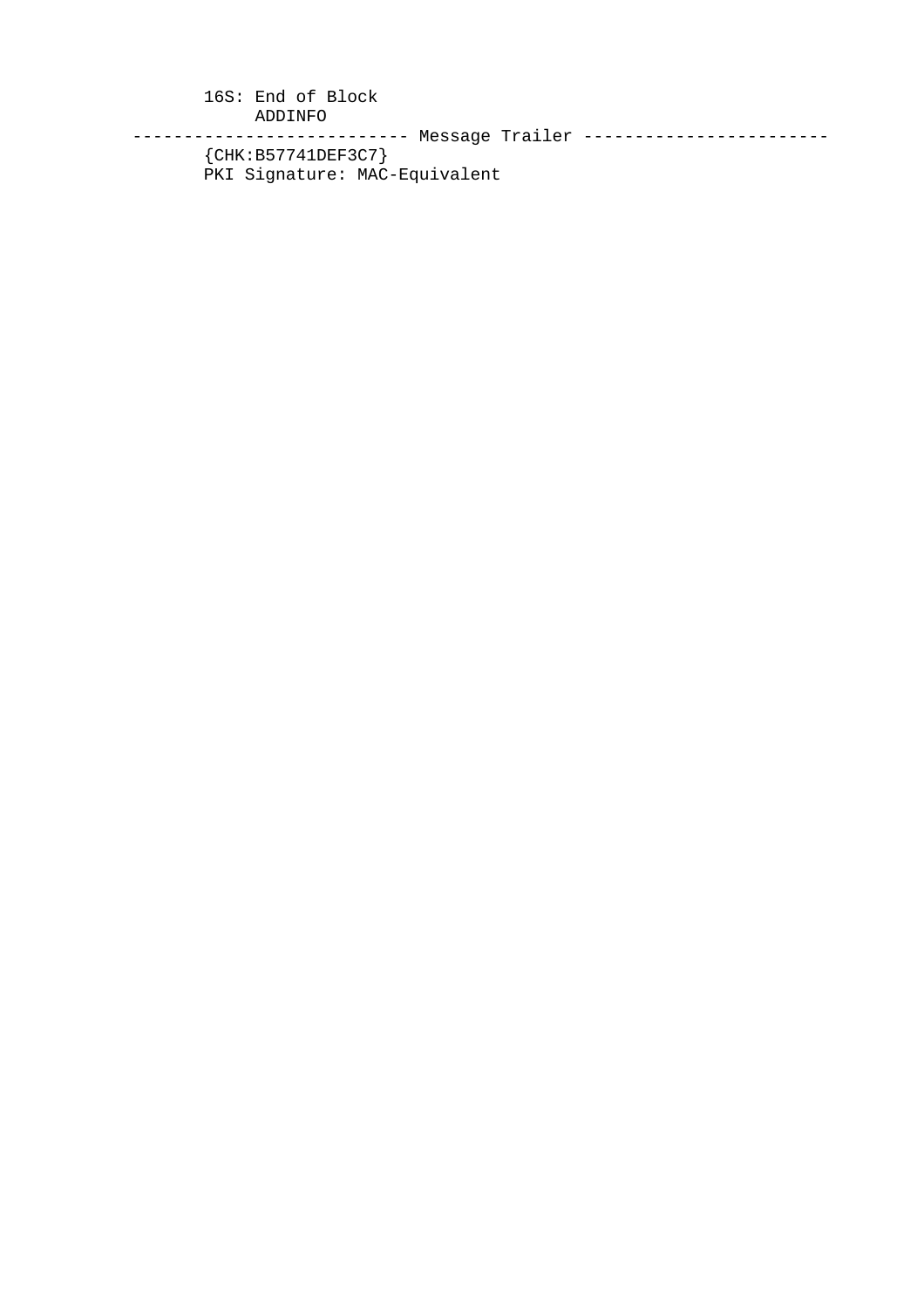22/03/17-19:30:31 RECEIVED --------------------- Instance Type and Transmission -------------- Original received from SWIFT Priority : Normal Message Output Reference : 1928 170322ICFIRUMMAXXX1732142661 Correspondent Input Reference:1727 170322MGTCBEBEDECL6340164320 --------------------------- Message Header ------------------------- Swift Output : FIN 568 Corporate Action Narrative Sender : MGTCBEBEECL EUROCLEAR BANK S.A / N.V BRUSSELS BE Receiver : ICFIRUMMXXX JSC JSCB 'INTERNATIONAL FINANCIAL CLUB' MOSCOW RU --------------------------- Message Text --------------------------- 16R: Start of Block GENL. 28E: Page Nbr/Continuation Indicator 1/ONLY 20C: Reference :CORP//CA000008699098 20C: Reference :SEME//DSH2W4B84RZES320 23G: Function of the Message REPL 22F: Indicator :CAEV//BPUT 98C: Date/Time :PREP//20170322162738 16R: Start of Block LINK 22F: Indicator :LINK//WITH 13A: Number Identification :LINK//564 20C: Reference :PREV//DSH2W4B84RZRS320 16S: End of Block LINK 16S: End of Block GENL 16R: Start of Block USECU 97A: Account :SAFE//47637 35B: ID of the Financial Instrument ISIN XS1533922933 //POLYUS GOLD INT REGS 5.2500 07/02 /23 USD 16S: End of Block USECU 16R: Start of Block ADDINFO 70F: Narrative :ADTX// -------------- EVENT DETAILS ------------------ UPDATE 22/03/2017: THE OPTION START DATE HAS BEEN AMENDED TO 08/06/2017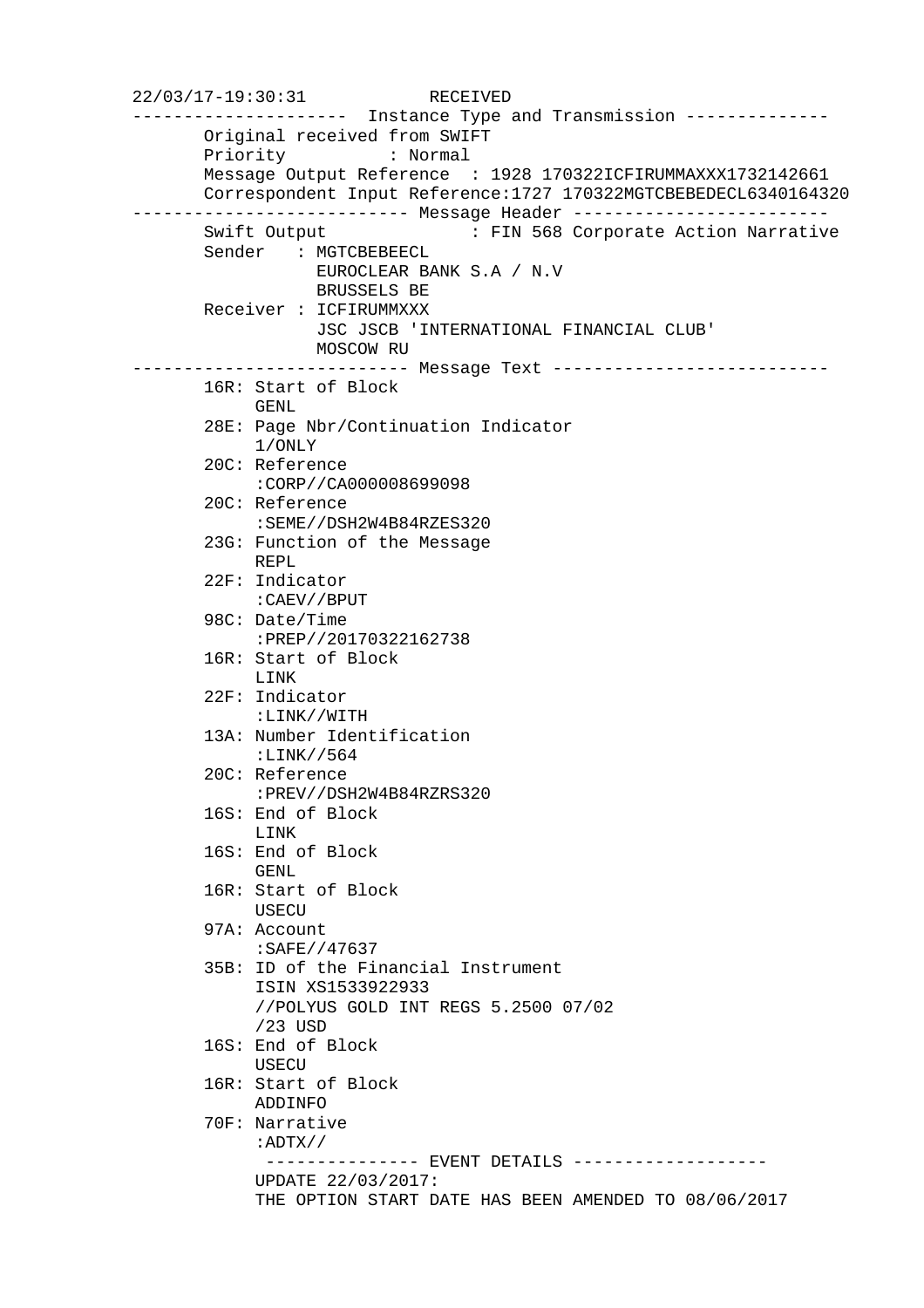END OF UPDATE.

.

 .--------------------------------------------------------- ----- YOU CAN INSTRUCT TO REDEEM YOUR NOTES ON ANY BUSINESS DAY INTIL. 09:00 BRUSSELS TIME (DAILY CUT OFF TIME), AT THE EARLY REDEMPTION AMOUNT (ERA), UP TO AND INCLUDING THE FINAL DEADLINE DATE. IF YOU SEND AN INSTRUCTION AFTER THE DAILY CUT OFF TIME, YOUR INSTRUCTION WILL BE PROCESSED ON THE NEXT BUSINESS DAY . PUT DATE: 30 CALENDAR DAY(S) AFTER RECEIPT OF YOUR INSTRUCTION PAYMENT DATE IS ON THE PUT DATE . THE ERA WILL BE DETERMINED ON THE PUT DATE AT THE EARLIEST . THE INFORMATION IS BASED ON THE TERMS AND CONDITIONS THE AGENT HAS NOT CONFIRMED THE PUT DETAILS. THE DEADLINE DATE USED IN THIS EVENT IS PROVISIONAL . --------------- ACTION TO BE TAKEN ------------------- WE WILL SEND YOUR INSTRUCTIONS TO THE AGENT FOR SAME-DAY VALUE: . IF YOU INSTRUCT BEFORE THE DAILY DEADLINE . ON A REASONABLE ENDEAVOUR BASIS IF YOU INSTRUCT AFTER THE DAILY DEADLINE BUT BEFORE THE END OF THE REAL-TIME PROCESS . ELECTRONIC INSTRUCTIONS: .----------------------- 1. FREE FORMAT MT 599/MT 568 USERS: YOUR DEADLINE IS 10:00 (BRUSSELS TIME) ON THE BUSINESS DAY BEFORE THE DEADLINE DATE . 2. EASYWAY USERS: . MENTION YOUR CONTACT NAME AND TELEPHONE NUMBER IN THE FIELD 'NARRATIVE TO EUROCLEAR BANK'. . 3. EUCLID USERS: A. TO EXERCISE THE PUT OPTION, SEND AN INSTRUCTION TYPE 44 BEFORE THE DEADLINE DATE AND TIME (BRUSSELS TIME). MENTION IN FIELD 72 YOUR CONTACT NAME AND TELEPHONE NUMBER . B. TO TAKE NO ACTION, SEND AN INSTRUCTION TYPE '54' SUBTYPE 'NOAC'. SPECIFY THE CORPORATE ACTION NOTIFICATION NUMBER IN FIELD 72 AS FOLLOWS: 'EVNB:CA00000XXXXXXX' (WHERE XXXXXXX IS THE CORPORATE ACTION CORPORATE ACTION NOTIFICATION NUMBER) . 4. SWIFT MT 565 USERS: